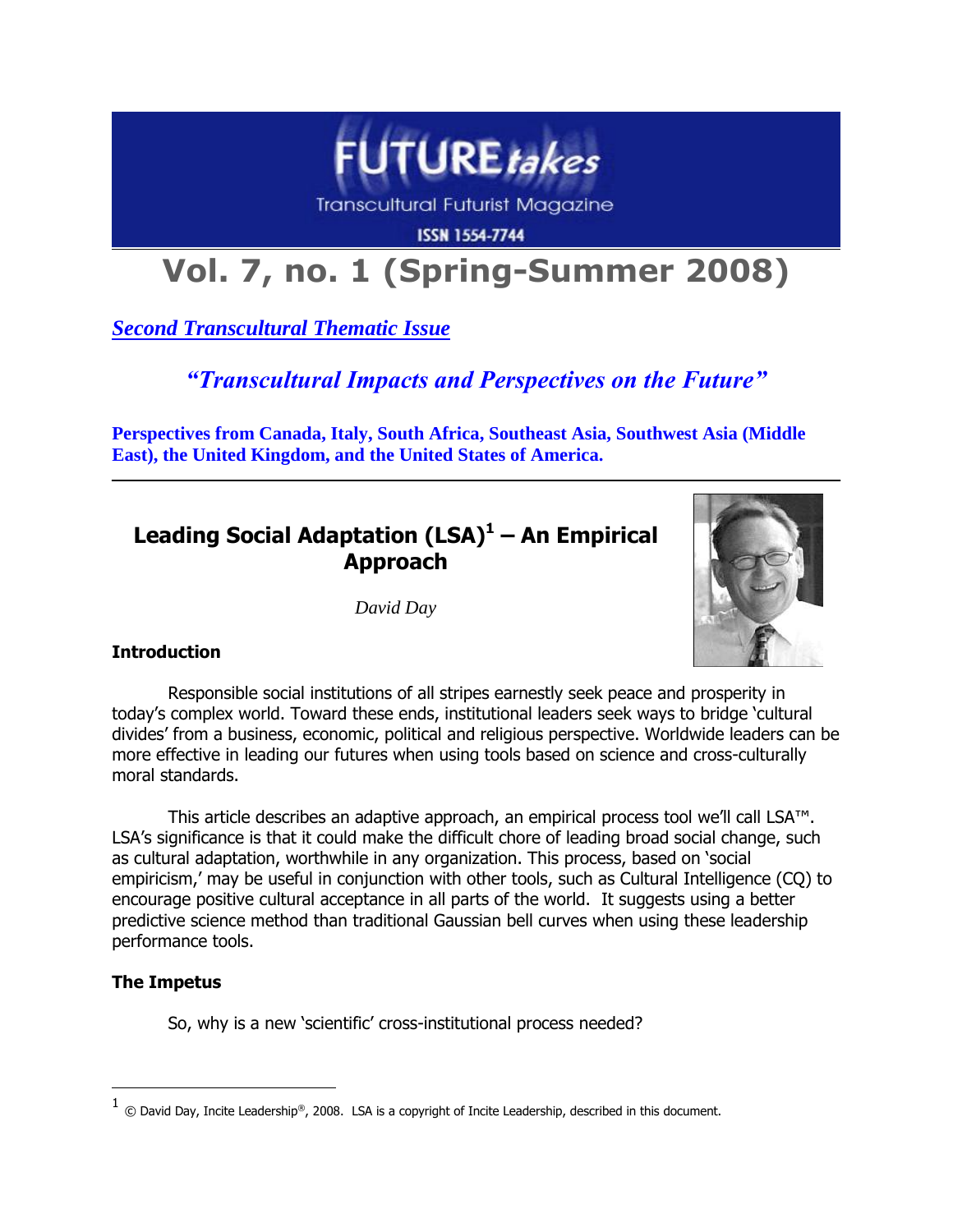On the business front, and as one example alone, the rates of accelerating and seemingly haphazard trade realities strain most private supply chains' capabilities. While radio frequency identification (RFID) and other technologies are taming wild swings in physical demand, management and labour efficiencies and effectiveness continue to suffer<sup>1</sup>. This flailing of supply chains is but one factor helping to beat across our world an ever-broadening trail of confusion, for diverse populations in the thousands involved in chasing dreams of better employment. Changes in international employment and immigration standards rarely seem to meet local demands for new and skilled positions. If one could estimate them, the resulting social and GDP costs must be astronomically high. We need to better facilitate these changes.

A second, key reason is that leadership inside public institutions of every ilk appears less and less able to take appropriate action. These institutions appear crystallized…frozen in their culturally encased positions…and fearful to adapt. They fear their constituents, who may erupt and overthrow them. Who can blame these leader(s) if they are not able to first, explain and second, demonstrate to their constituents the benefits of a fair proposed change? Is it any wonder that much needed dialogue with other groups, as well as their constituents to achieve commitment is missing?

Sadly, such fears have appeared to be the crutch for leaders of crippling, isolationist or dictatorial 'take all and give nothing' regimes. In fact, it's comforting to know these debilitating practices can no longer hide in a world of (like them or not) split second sound bites. The Internet and other digital technologies are tools already at use to uncover the intentions of such power-driven organizations, simply by publicly exposing the leader"s words or actions. Ironically and happily, these 'in the moment' sensors work to inspire most world citizens to follow morally persuasive leadership guidelines $^2$ .

Furthermore, in the past, broad social institutions that set out with positive intent, such as world religions, have yet to bridge philosophical and sectarian differences. Perhaps these tools may help to achieve their common aims. These considerations notwithstanding, if we decide to go ahead with these tools, past efforts at collaborative change by public institutions must not be forgotten. Rather we should commemorate them in order to remember them as chosen steps along the way on a very long yet worthwhile journey.

Similarly, efforts at government levels include agreements that naturally protect their own political and economic interests, in spite of the open and sincere shows of cross-cultural courtesies. Rarely have leaders, openly encouraged any *potential changes in cross-cultural* boundaries, with the notable exceptions like South Africa or Ireland where a social crisis erupts. Even then, for all of the reasons already given, such crises sadly take decades to come under broad public scrutiny, sound bites or no sound bites.

#### **Warning, Turkeys Ahead!**

Nassim Nicholas Taleb, New York author of best seller *The Black Swan*<sup>3</sup>, reminds us of our historical addiction to logical, Gaussian (bell curved) evidence when studying the impact of events on the future. This long-term, learned scientific habit has left us blinded to, though not shielded from, significant outlier events, which, he explains have the most impact on us. Can this be true?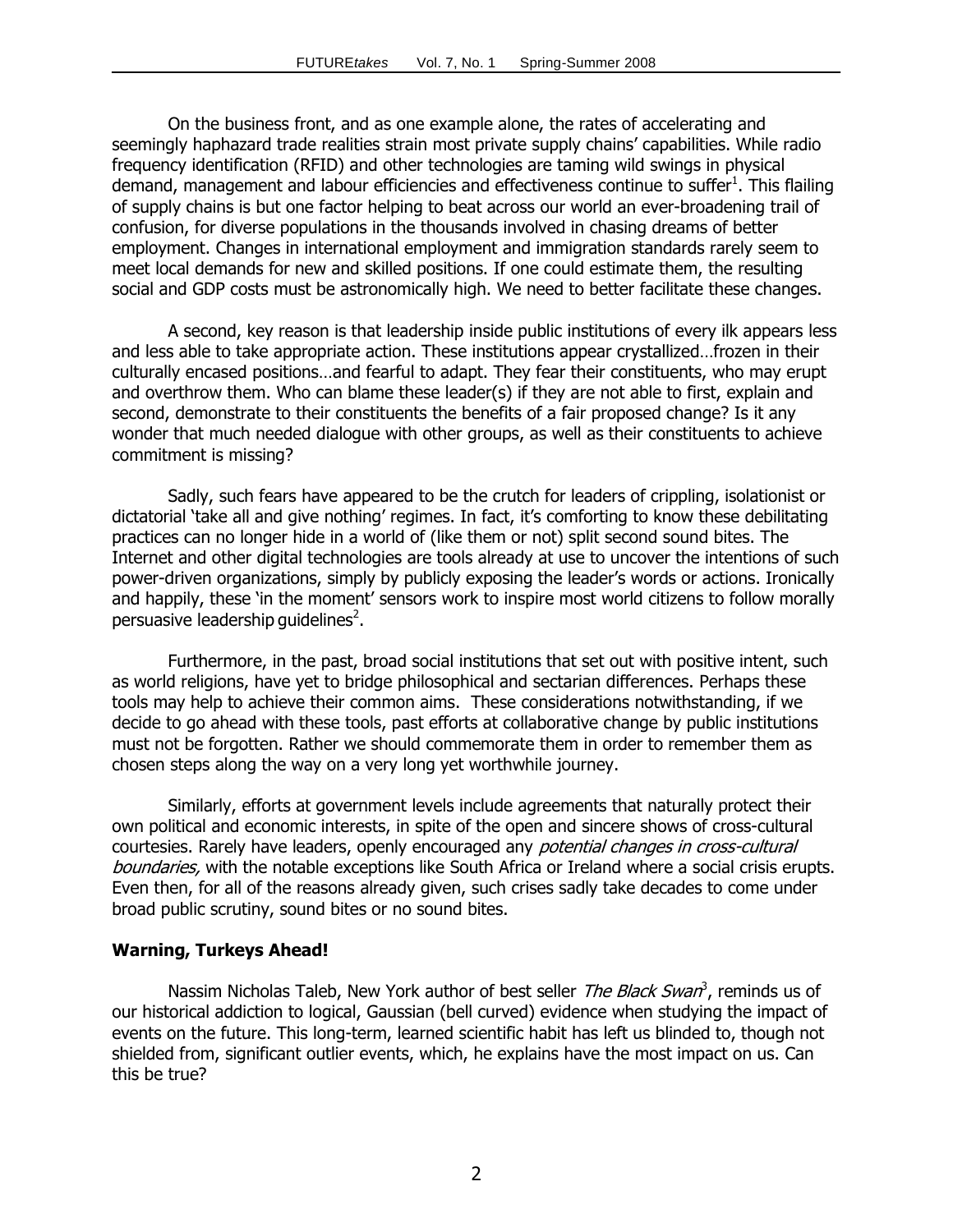Taleb uses the analogy of the domestic turkey. The turkey is fed and kept by the farmer in a relatively prime environment, day after day. To the turkey, the past shows a steady and seemingly, gradual rate of change – predicting future well being. The turkey is lulled into learned complacency. Using only Gaussian probability to predict its future, it has no way of knowing what will happen to it on the thousandth day – unfortunately, its last!

From the Gaussian observer's perspective, this event simply ends the turkey's reality, unexpectedly and dispassionately – and must do so, because its math labels such an event 'discontinuous'. In plain scientific words, Gaussian mathematics deal strictly with the past! Indeed, Gaussian science cannot predict – nor query – the critical event, i.e., what happened on the thousandth day! Taleb states and one has to agree intellectually that Gaussian bell curves may work for "anchoring" average demographic measures such as average weight or height in society and nature.

By definition though, an empirical observer (or scenario planner) using Gaussian methods alone is left scientifically ignoring the real likelihood of common events– both negative and positive – such as winning the lottery, predicting bull and bear stock markets, or even who will be leading a given organization in six months.

As the turkey illustrates, this self-imposed blindness to our social conditions leaves most institutional leaders guiding our future *only* by looking at probabilities of change in the rear view mirror! Yet, Taleb proves in empirical terms, the future does not separate itself from the past gradually. Aux contraire, it rips itself away from the past, suddenly taking a large leap forward, and landing with a significantly disruptive impact!

From this, it takes only a tiny leap to realize that those involved with human well being are unwittingly spending huge amounts of resources inefficiently, and most likely, ineffectively. Nevertheless, on a more cheerful note, we can make better decisions about the future.

For we humans to implement any new habits or processes, though we must turn immediately to the latest evidence on leadership neuroscience. Harvard Business Review recently reported how the human brain prefers to use "old" neuron pathways, unless its owner has both the desire and the discipline to teach it to create new pathways that are more useful.<sup>4</sup> Disciplined thought drives change in our neural pathways and builds new neural connections. So, our species has used this ability for thousands of years to choose new and adaptive actions to protect us from harm. And, it is this knowledge that gives each of us, as leaders, the power to guide humans through Taleb"s "leaps of change".

## **A Social Empiricist Comes Prepared**

Let's first examine a group facilitation process tool based on 'social empiricism' and why it is necessary, before we look at worldwide examples of how leaders can apply its dynamics to their respective, 'in the moment' situations.

Social empiricism is the phrase that has literally inspired the following facilitation process to better enable organizational outcomes. The tool is called "LSA", an abbreviation of "Leading Social Adaptation'.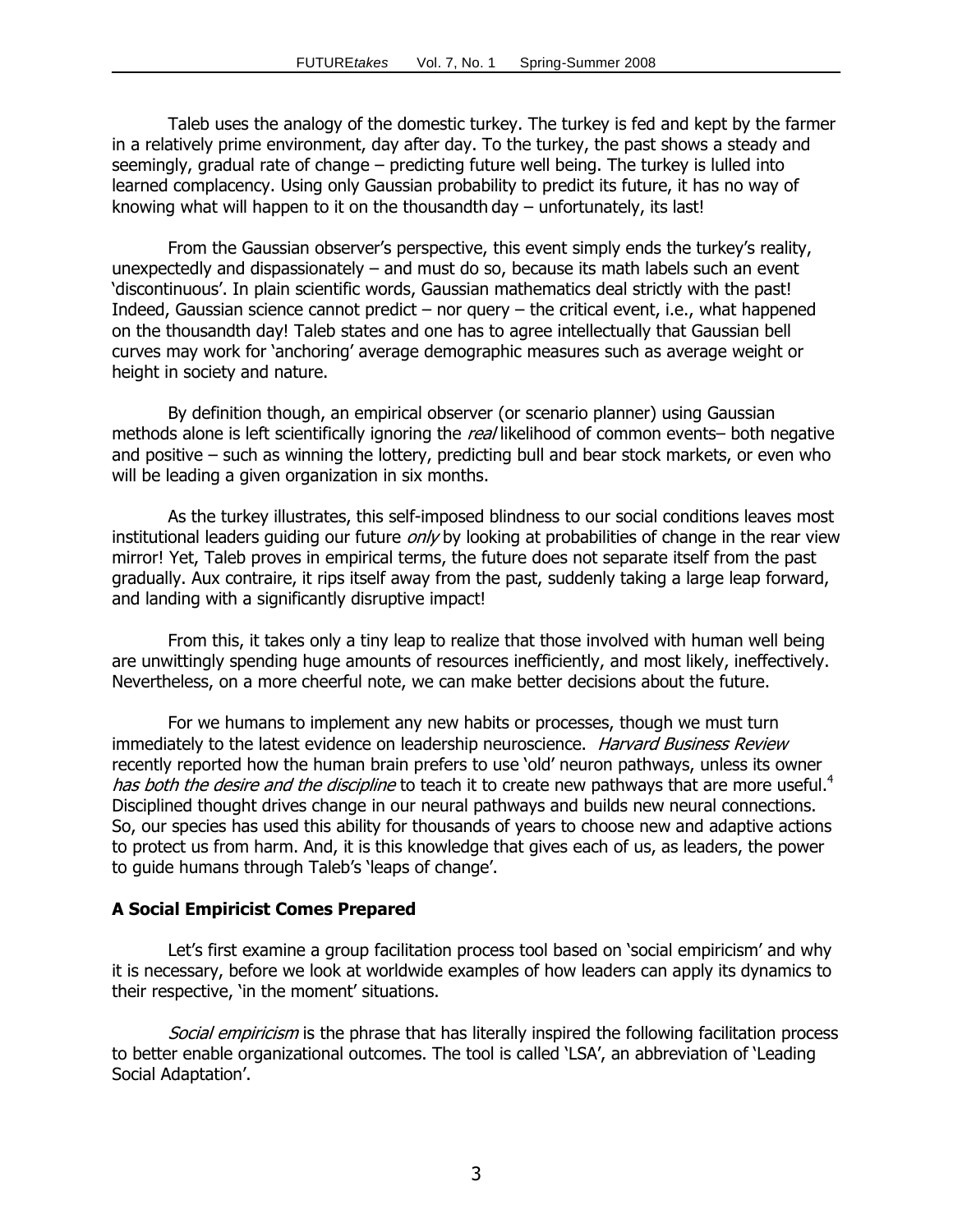LSA"s particular process steps are configured as follows:

- 1. Applying one's Emotional Intelligence<sup>1</sup> (EQ) to discuss and determine current situational opportunities for *mutual* success between two or more groups of people.
- 2. Openly observing and remaining genuinely curious, engaging in dialogue about the ways that the other group"s social (cultural) practises are different than your own.
- 3. Discussing the implications of the difference(s) on the aims of mutual success, for each party involved.
- 4. Applying "appreciative inquiry" process techniques to creatively diminish, or reverse, the negative impact of the key differences on the *other* group – and checking these out with the other group – until mutual consent is reached. Scenario planning can complement this step.
- 5. Following up by leading their own organizational members through "appreciative inquiry" techniques, with the purpose of creatively initiating the collective, mutual consent suggestions.

Let"s look at real example, where a company in the USA takes over a water works in South America with the honourable intention of modernizing the facilities in the new (SA) market. On takeover, the company immediately raised water prices, in part to pay for the modernization. The local population strenuously decried the price increases, then rioted. The government could not police the situation in that part of the country…and the company had to turn and run for it! Later, the company tried to sue the host country for failing to protect its interests. The negative publicity from the lawsuit, coupled with antiglobalization sentiment, gave the US parent company a negative reputation worldwide, and the suit eventually failed.

In this case, the company had used state-of-the-art budgetary tools, allowing a contingency swing of 10% in profitability for unforeseen factors and obtained the best international legal contract advice ... but it failed to take the most important 'future' factor into account…the cross-cultural picture.

How could the company have made buying the water company a success, using LSA, Step by Step? Hint: Start by contrasting the two companies' operating business cultures. They have two different measures of 'future success': Hard budgetary and legal perspectives vs. social acceptability of the key stakeholder (the customer) and corporate social responsibility within the local community.

- 1. People with high Emotional Intelligence (EQ) have the same types of Motivational goals as we all do. Most of us know what we want (or need) to get done in a day! They may also have high Autonomy, the ability to produce independent thoughts about a situation in relation to the goals at hand. Where high EQ people differ from others is that they define a situation's strategic issues and optional solutions in dialogue with others. This open dialogue would have uncovered the divergent strategic measures between the organizations and their respective key stakeholders.
- 2. During dialogue, both parties need to have a turn at remaining open to ideas and must listen for underlying key, socio-economic (key cultural) interests, and issues that require resolution. The customers' issue with pricing might have surfaced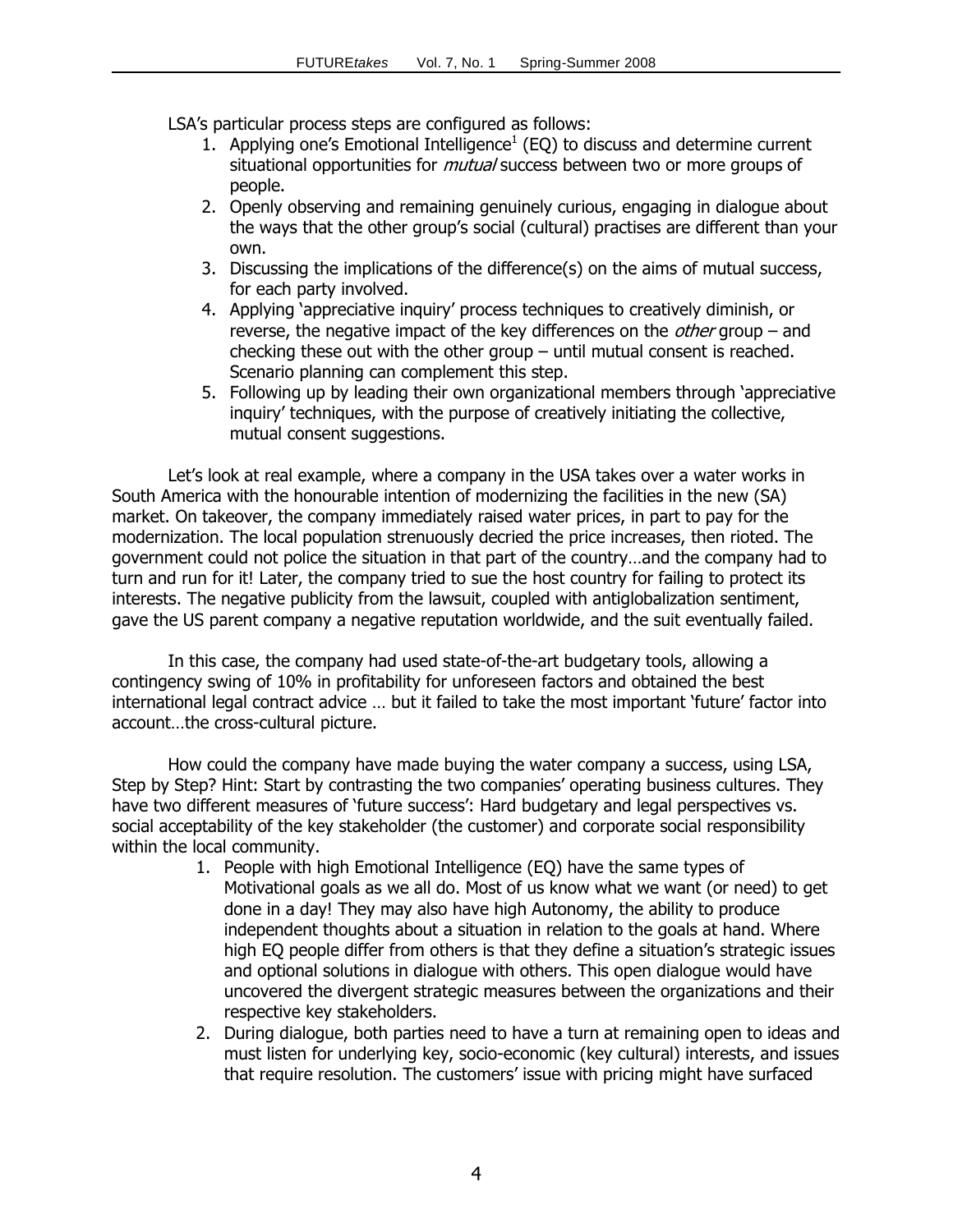without this step, but the due diligence and purchasing process likely would have stopped! This process cannot be applied piecemeal.

- 3. Discussing issues is the step that allows the parties to rise above their differences by applying common moral and socio-economic principles. In our case, all four specific measures of strategic success would have been mutually understood and agreed at this point! (If done sincerely, these discussions reach across most cross-cultural boundaries, when applied correctly.)
- 4. Where roadblocks remain, persistence on the part of both parties is critical. Being reminded of the potential value lying on the path ahead usually heartens the meekest of members of the parties involved at this stage. (Latecomers…the host government could have been briefed by all sides and join in even at this stage.) Political aspects should be minimal at this stage. It's amazing how pricipled negotiations diminish politically charged issues…which in this case had caused riots! All can join into the "appreciative inquiry" and make changes or allow for others to continue their unique cultural practise necessary to reaching a mutual agreement. (E.g. the parent company CEO joins in Inca rain dancing to increase water levels, which come to think of it, would have made for much nicer press in other global communities!) At this point, scenario planning can well complement this step.
- 5. Implementing an agreement can be just as problematic as reaching one. This time, designees in parts and functions of the organization not yet involved now need to have input and their say in order to develop the operational targets needed to affect the overall strategic measures. (Simply repeat LSA Steps 1 through 4, for the best results.)

Academic readers should note that LSA"s process also lends itself to the scientific model of 'social empiricism<sup>5</sup>, described by Miriam Solomon. However, the main and specific use of LSA is intended as a normative process, for innovative social policy application, a la Steve Fuller's `social epistomology<sup>,6</sup>. Organizations, from businesses to universities and colleges to international states of any stripe and complexity can use this tool to resolve issues, provided the key stakeholders seriously want those issues resolved peacefully. And, science philosophers like Tetsuji Iseda are likely to have mollified their concerns about bridging these two approaches, if they read this article"s section explaining fractal (geometric) measurement.

So, hopefully, one can see that a scientifically controllable process that involves constituents and offers inevitable moral transparency, like LSA, may be a constructive leadership tool in future.

Anthropologists and organizational psychologists explain that for centuries, any organized human endeavour has originated and evolved its own cultural change *based on its* adaptive needs<sup>7</sup>. In other words, how a social entity's culture evolves depends on that organization's economic, political, and religious influences of the time. The research evidence for this is available in any multidisciplinary account of institutional history, and in current magazine articles in any society. So, from this perspective at least, the need to apply a socially broad and empirical leadership model can easily be observed.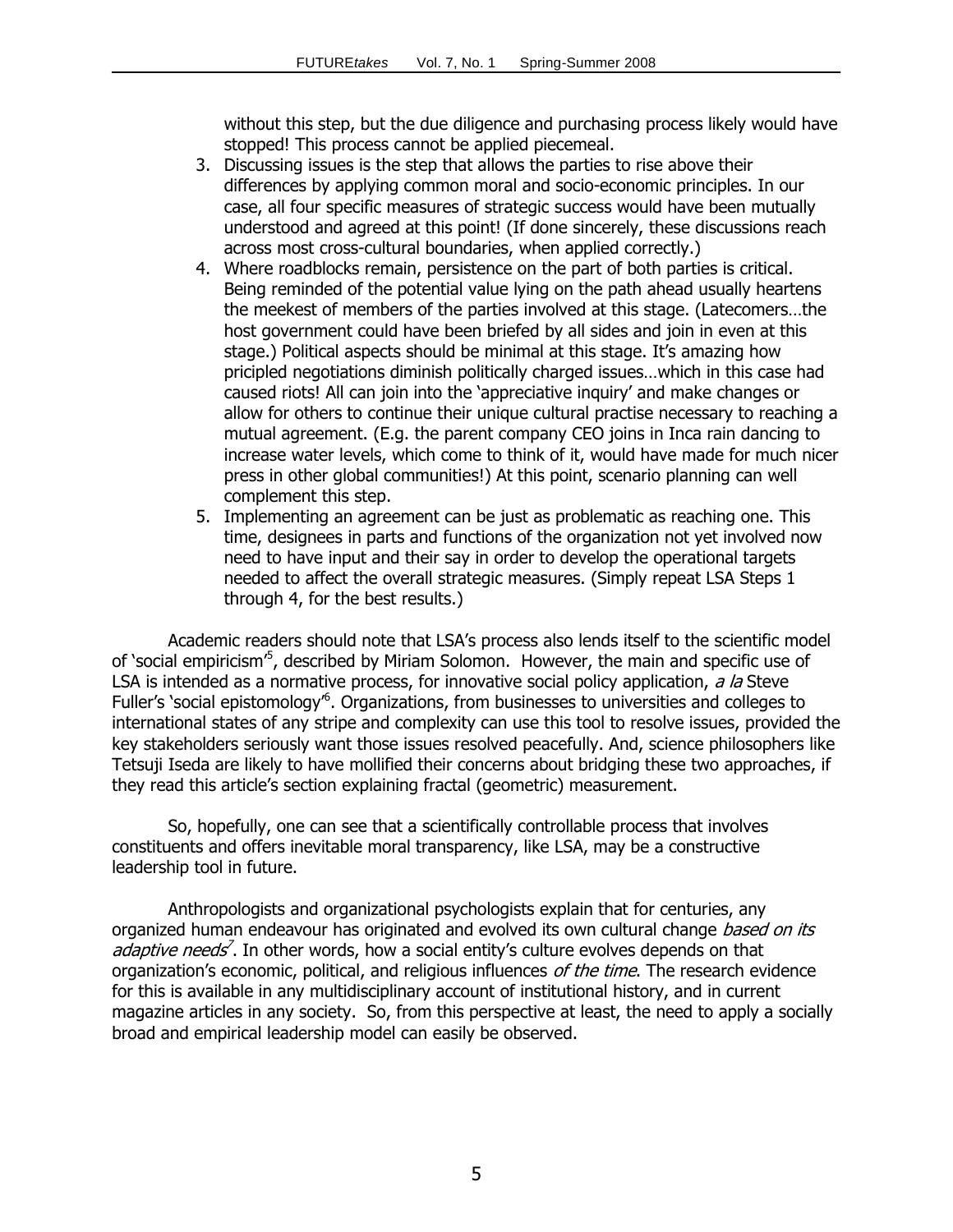Perhaps leaders could look in the mirror and ask…do I really need another study in this regard, before I act? Well, there are signs that we are more than ready as a species to wade into managing this kind of change, as the next section will demonstrate.

#### **Toward the Future, Empirically**

Another empirical tool, already helping business organizations manage and improve their cross-cultural and strategic goal achievements, comes from Christopher Early and Elaine Mosakowski<sup>8</sup>, who first described `cultural intelligence' (CQ) – a personal measure of one's ability to blend into any cultural environment using more effective business practices than those with a lower CQ. These researchers report that CQ is measured on a scale and developed in real situations through learned feedback:

- $\circ$  Cognitive means the head (learning about your own and other cultures, and cultural diversity)
- $\circ$  Physical means the body (using your senses and adapting your movements and body language to blend in)
- $\circ$  Motivational means the emotions (gaining rewards and strength from acceptance and success)

Example: Suppose there is a Caribbean black man, born 90 years ago on an island where black people were historically subservient to British settlers. He is raised by a strict father in a strict religious family, and chooses a career as an Evangelical Christian Minister. He raises his 9 children as strict Christians, with strict discipline. The family lives for several years in very hard economic times, in dirt poor conditions, until the young father (who cognitively learns the difference between his own and other cultures) moves them to another island, where the black culture is dominant by virtue of population numbers. (After a short while the whole family has easily adapted their body language and blends into the new cultural ways, save the patois accent.) Within three years, the well-spoken father (who has used a known vocational motivational means to adapt to the new society) not surprisingly becomes a known, successful and accepted Minister on the new island. While he"s gaining rewards and strength from this acceptance and success, he suddenly recognizes and seizes on an economic opportunity rooted once again in the demographics of the island… and immediately changes his occupation to become an insurance sales person!

Now he has acquired a new motivational means to gaining rewards. And he becomes a sales 'star', a multi-year winner of the insurance company President's \$Million Round Table. (Apparently the insurance president, too, has acquired the cognitive cultural learning and new motivational means to gaining rewards.) So, what is the consequence for the family? It joins the upper rungs of the island"s black society.

And, over time, the oldest son becomes a political powerhouse on the island (a sociocultural learning passed on by the father to his son).

And then, following the island"s political independence, the whole family becomes the vocational crème de la crème of society (learning to move with grace among the new black and white mixed cultures, in which they are immediately accepted and successful). The whole family, led by the father, has adapted successfully to a diverse set of cultures. They can be described as a classic example of people using "High CQ" in new social, economic and political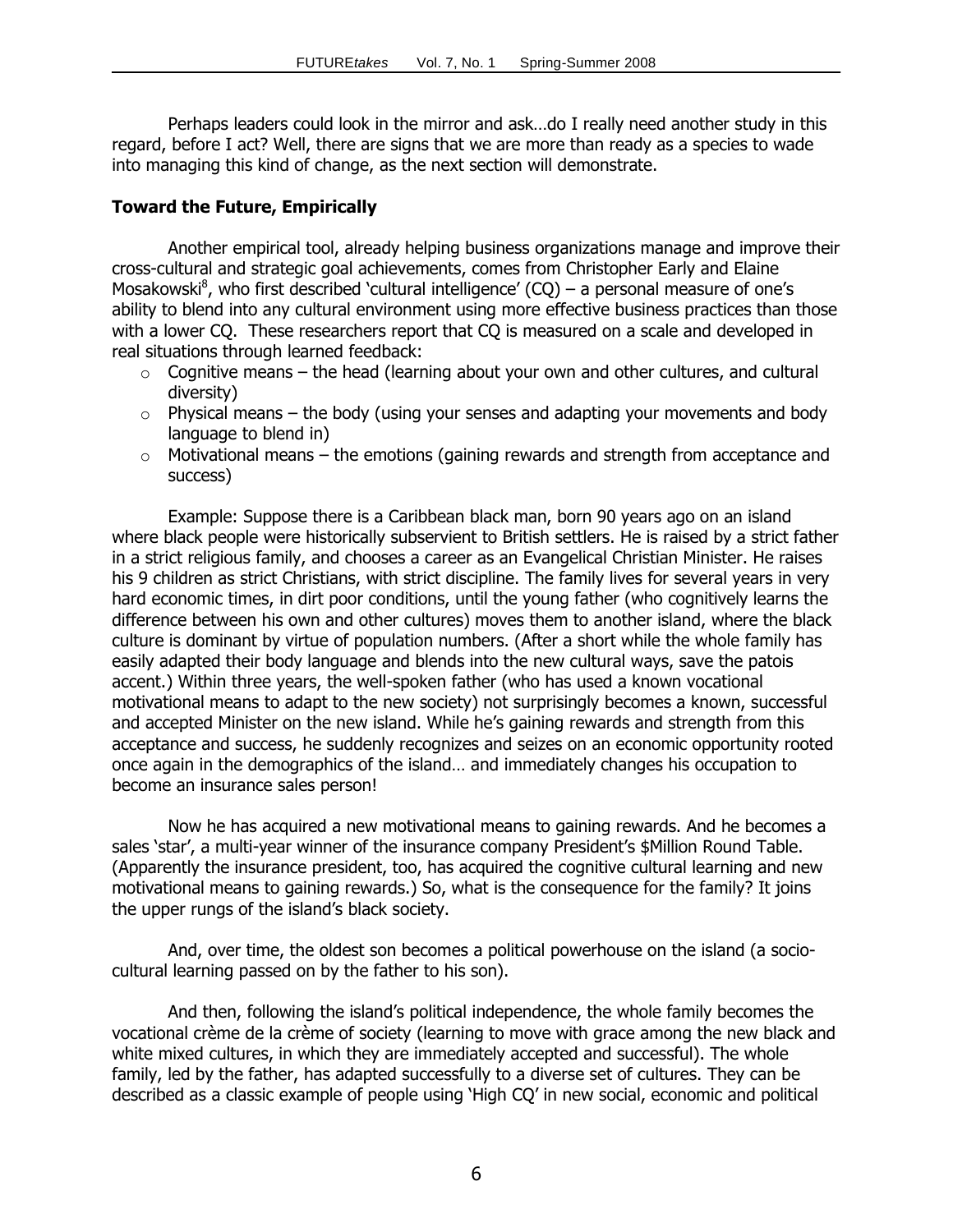situations, even when the poorer island black people have become a rising new force, riot and eventually transition into a recognized socio-political power.

The moral of the story is that 'A new cycle of CQ learning is constantly before us' on every social organizational level, and is a reminder that CO, or any other social 'process tool,' can be used for the betterment of mankind.

But, let's not forget these tools can also be used for sinister purposes. For example, we can observe the success of the drug cartels, black markets, and terrorist and other criminal organizations in any culture. Granted, most of the underworld"s leadership techniques are dogmatic and cruel and (thankfully) suffer from the crossfire effects of cultural diversity and power politics…at least as much as our legitimate institutions do. Nevertheless, as professional crime fighters could attest, the most successful crime organizations are sophisticated enough to establish international ties based on a socially empirical leadership model of their own.

#### **The Way Forward – Leadership Excellence Remains an Option**

On a brighter note, no well meaning institution deserves to be left behind. And, the means to a "breakout future" exist for any one of them. Assuming that powerful worldwide institutions work hard to support humanitarian organizations, for example those with social entrepreneurial interests, they can more easily initiate innovative change.

As leaders we can now easily concentrate on cross-institutional cooperation and apply these new empirical tools to envision and manage our future, provided we learn to get out of our own way. Here's what I mean...

Toward ridding ourselves of this human addiction, Taleb suggests using fractal (geometric) estimations<sup>9</sup> to help us predict the outcomes of potentially positive and negative events. Fractal estimations separate x, y data over time (t) using a 3D graph. Suppose 'x' is turkey feed in kilos per Euro, and 'y' is the number of kilos of turkey per Euro. The x and y axis on the graph display a pictorial typography of vertical 'waves of the turkey futures market' because the data of various "widths" (turkey feed per Euro rates) and "heights" (turkey meat per Euro rates) plotted for various world markets can better predict the next wave in world demand for turkey, than Gaussian bell curves ever could! The reason is that 3D geometric measures for any aggregate geographical market shows the exact shape (crest and valley) of each typographical wave… determined by the values of each (x, y) vector plotted over time!

Enough of turkeys! The point is that this scientific methodology can help us better deal with the probabilities of events that produce 'real change' in our complex world.

With the philosophical parts of our challenge understood, tools like LSA can be used consistently with leadership performance excellence as described by Harvard"s thought leader on public policy and administration, Ronald Heifetz. He and many other researchers in the field of organisational development have shown human organizations are "complex adaptive systems'. While a unique species, humans react in virtually similar ways that biological organisms and other social animals do.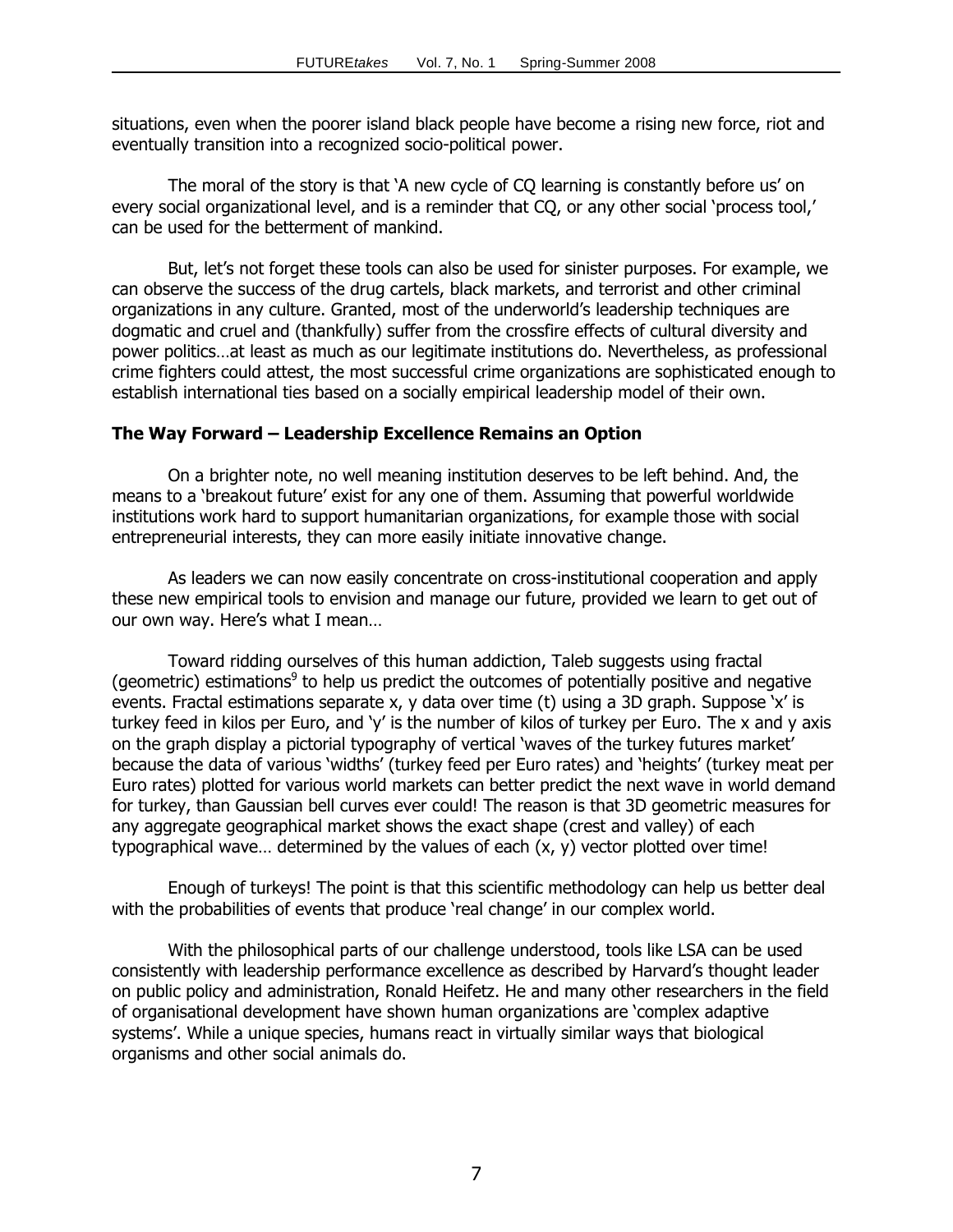In other words, as individuals and groups we respond to any life situation by *adapting* to it, one way or another. We formulate and choose a set of behavioural responses to threat, opportunity or both in each situation. Each human can decide these behaviours from a complex array of alternative behaviours (where each choice represents a unique vector), and do it instantly. So, Heifetz notes, performance unity and excellence depends on leaders dialoguing with others involved to envision desired outcomes. This includes each person estimating his or her role realities and making interdependent decisions 'in the moment'. He concludes that leaders must rely on those 'who do the work' to execute the 'complex adaptive' steps needed to fulfill mutually desirable, unified outcomes.

Certainly, no one has a right to criticize past actions! It's extremely difficult to deal with alligators in the middle of a swamp! Yet, there remains here an opportunity for leaders of all kinds to choose to be proactive about the future  $-$  and ensuring it is successful. Taking an empirical approach to social cross-cultural adaptation in any organization is an opportunity to learn successful behaviours on the job and avoid being in the swamp, once too often!

#### **Conclusions**

Where do these empirical observations about our world leave us? For one, they should leave us with deep respect about the future of the human race and what we can do to improve our lot, collectively.

If we refuse to try new ways to lead others to a better future and instead continue relying on current, Gaussian 'scientific' grounds, we are intellectual fools, or snobs, or both. Indeed, The Black Swan should be catalogued as a critically important, scientific document on social leadership and *acted* upon, when one considers its power to reverse a dreadful human blindness.

Our option as leaders is to endorse a human addiction that has us tossing lives and other human expenditures aimlessly against every vector of life. Hopefully, this point is particularly meaningful to those who really care to advance leadership abilities…in any domain.

And, if we are too complacent to act, we leaders should consider allowing these new ways to be applied responsibly by associates or underlings. Either way, a series of yes – practical, empirical trials – would likely challenge all of us to reshape some of our institutional roles, and enable us to better oversee the future of impending social change. We all know there are no silver bullets. On the other hand, is there any reason to ignore proven ways to improve our aim with the ones we have?

## **Bibliography**

- 1. Stephen G. Timme, *The Financial Supply Chain*, The CFO Project, Volume 2, October 2003.
- 2. David Day, "Leading in 2025: Inspiring Cross-Cultural Meaning," FUTURE takes vol. 6 no. 1, Spring 2007, pp. 36ff.
- 3. Nassim Nicholas Taleb, The Black Swan, New York: Random House, 2007, pp 26-49.
- 4. Harvard Business Review, "The Neuroscience of Leadership," October 2008.
- 5. Miriam Solomon, Social Empiricism, Cambridge, Massachusetts: London, MIT, 2007.